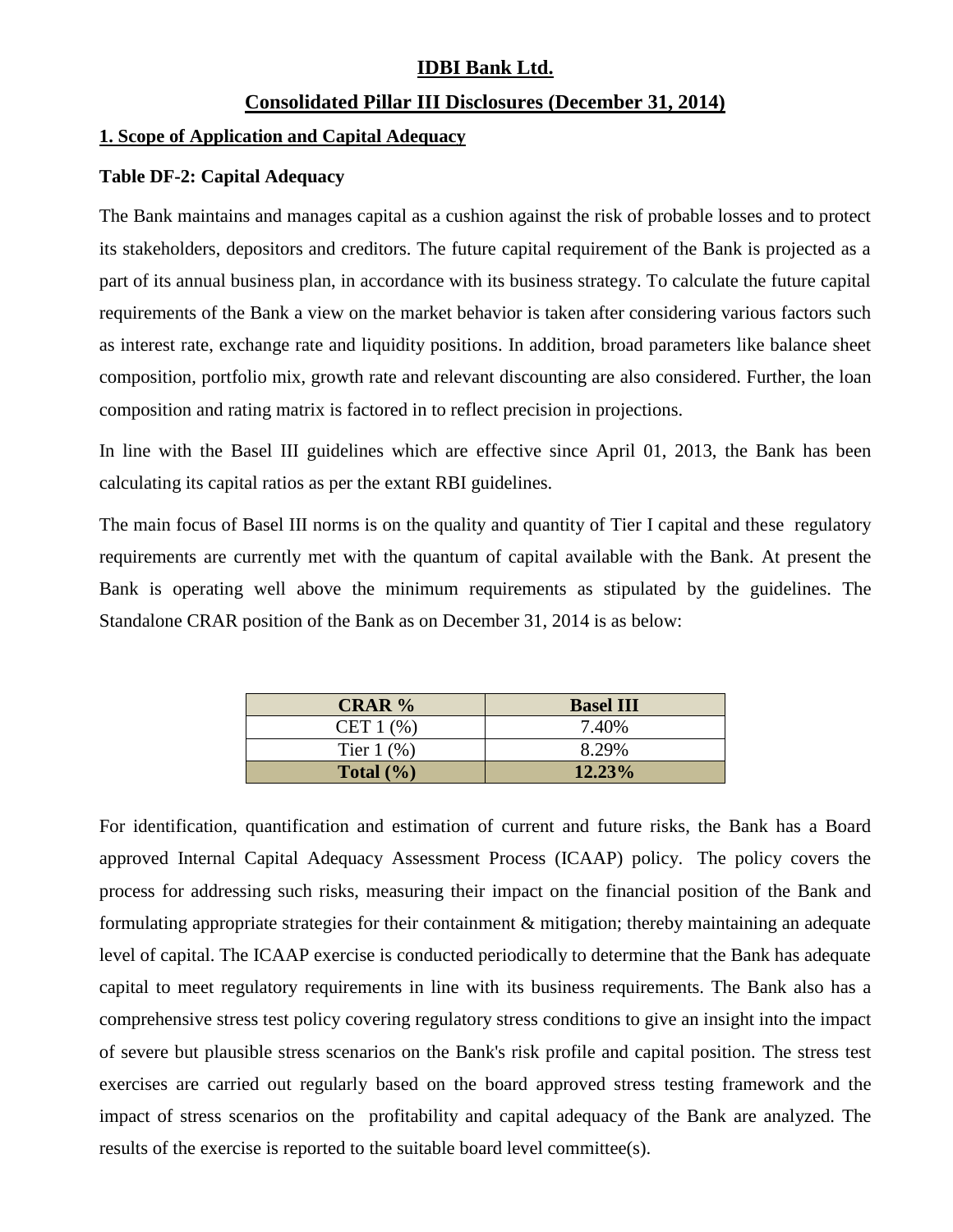

The Consolidated CRAR position, as on December 31, 2014 is as follows:

|                                                              | (Amt. in ₹ million) |  |  |  |
|--------------------------------------------------------------|---------------------|--|--|--|
| <b>Capital requirement</b>                                   |                     |  |  |  |
| <b>Credit Risk Capital:</b>                                  |                     |  |  |  |
| Portfolios subject to standardised approach                  | 220991.59           |  |  |  |
| Securitisation                                               | 161.87              |  |  |  |
| <b>Market Risk Capital:</b>                                  |                     |  |  |  |
| Standardised duration approach                               |                     |  |  |  |
| <b>Interest Rate Risk</b>                                    | 11103.01            |  |  |  |
| Foreign exchange Risk (including Gold)                       | 450.00              |  |  |  |
| <b>Equity Risk</b>                                           | 10380.84            |  |  |  |
| <b>Operational Risk Capital:</b>                             |                     |  |  |  |
| Basic indicator approach                                     | 12129.51            |  |  |  |
| <b>Total Minimum Capital required</b>                        | 255216.81           |  |  |  |
| (Percentage)                                                 |                     |  |  |  |
| <b>Common Equity Tier 1, Tier 1 and Total capital ratio:</b> |                     |  |  |  |
| CET $1$ $%$                                                  | 7.46%               |  |  |  |
| Tier $1$ $(\%)$                                              | 8.37%               |  |  |  |
| Total $(\%)$                                                 | 12.33%              |  |  |  |

#### **2. Risk exposure and assessment**

### **Table DF-3: Credit Risk: General Disclosures for All Banks**

Credit risk is the risk of loss that may occur due to default of the counterparty or from its failure to meet its obligations as per terms of the financial contract. Any such event will have an adverse effect on the financial performance of the Bank. The Bank faces credit risk through its lending, investment and contractual arrangements. To counter the effect of credit risks faced by the Bank, a robust risk governance framework has been put in place. The framework provides a clear definition of roles as well as allocation of responsibilities with regard to ownership and management of risks. Allocation of responsibilities is further substantiated by defining clear hierarchy with respect to reporting relationships and Management Information System (MIS) mechanism.

### **Bank's Credit risk management policies**

The Bank has defined and implemented various risk management policies, procedures and standards with an objective to clearly articulate processes and procedural requirements that are binding on all concerned Business groups. The Credit Policy of the Bank is guided by the objective to build, sustain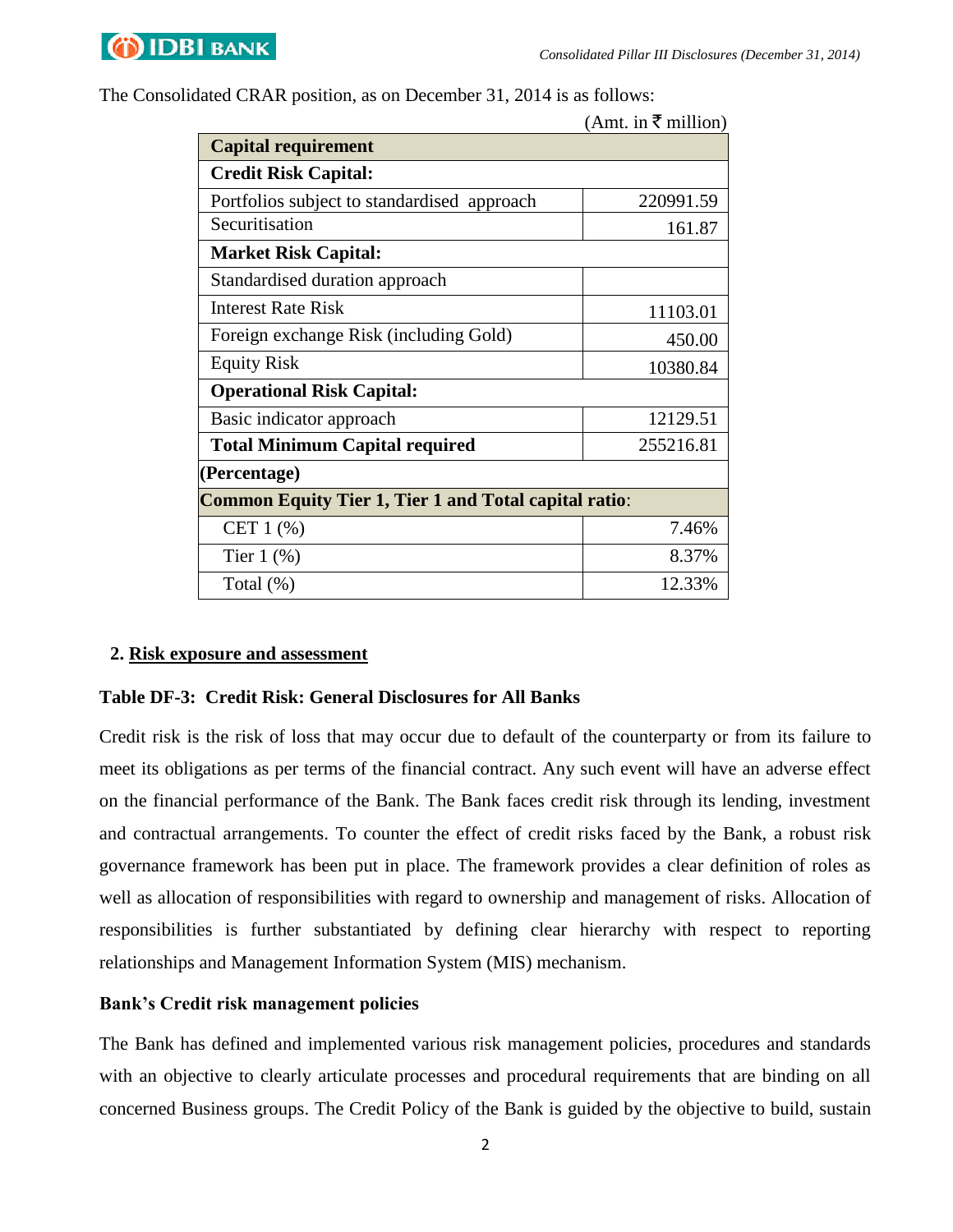

and maintain a high quality credit portfolio by measurement, monitoring and control of the credit exposures. The policy also addresses more granular factors such as diversification of the portfolio across companies, business groups, industries, geographies and sectors. The policy reflects the Bank's approach towards lending to corporate clients in light of prevailing business environment and regulatory stipulations.

The Bank's Credit Policy also details the standards, processes and systems for growing and maintaining its Retail Assets portfolio. The policy also guides the formulation of Individual Product Program Guidelines for various retail products. The Credit policy is reviewed annually in anticipation of or in response to the dynamics of the environment (regulatory & market) in which the Bank operates or to change in strategic direction, risk tolerance, etc. The policy is approved by the Board of Directors of the Bank.

To avoid concentration of credit risk, the Bank has put in place internal guidelines on exposure norms in respect of single borrower, groups, exposure to sensitive sector, industry exposure, unsecured exposures, etc. Norms have also been detailed for soliciting new business as well as for preliminary scrutiny of new clients. The Bank abides by the directives issued by RBI, SEBI and other regulatory bodies in respect of lending to any industry including NBFCs, Commercial Real Estate, Capital Markets and Infrastructure. In addition, internal limits have been prescribed for certain specific segments based on prudential considerations.

The Bank has a specific policy on Counter Party Credit Risk pertaining to exposure on domestic & international banks and a policy on Country Risk Management pertaining to exposure on various countries.

### *Credit risk assessment process:*

The sanction of credit proposals is in accordance with the delegation structure approved by the Board of Directors. Credit risk rating, used by the Bank is one of the key tools for assessing its credit proposals.

The Bank has implemented internal rating model Risk Assessment Module (RAM), a two dimensional module for rating viz.; obligor and facility, in line with Basel requirements. Different risk parameters such as financial, business, management and industry are used for different rating models in accordance with the category and characteristics of the borrower. Qualitative and quantitative information of the proposal is evaluated by the credit risk analyst to ascertain the credit rating of the borrower.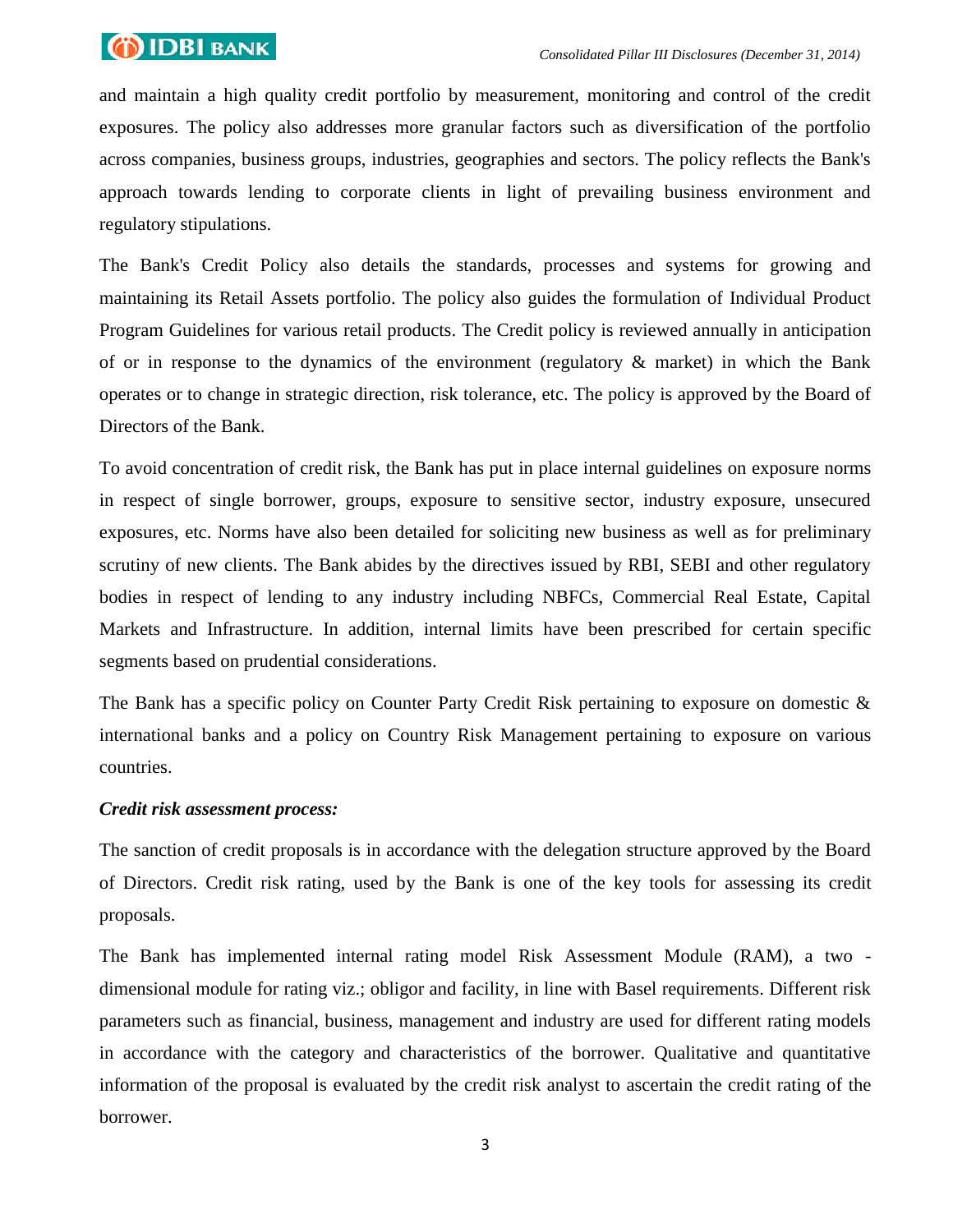# **OIDBI** BANK

Proposals over a certain threshold amount are rated centrally by rating analysts of the Bank. Suitable committee based approach is followed to validate the internal credit ratings. The committees are comprised of senior officials of the Bank. Approval of credit for retail products are guided by the individual retail product paper guidelines and each proposal is appraised through a scoring model.

In addition to the above, a Credit audit process is in place, which aims at reviewing the loans and acts as an effective tool to evaluate the efficacy of credit assessment, monitoring and mitigation process.

# **Definitions of non-performing assets:**

The Bank classifies its advances into performing and non-performing advances in accordance with the extant RBI guidelines.

The non performing asset (NPA) is a loan or an advance where;

- Interest and/ or installment of principal remains overdue for more than 90 days for a term loan,
- The account remains 'out of order' in respect of an Overdraft/Cash Credit (OD/CC). 'Out of order' means if the account outstanding balance remains continuously in excess of the sanctioned limit/drawing power. In cases where the outstanding balance in the principal operating account is less than the sanctioned limit/drawing power, but there are no credits continuously for 90 days as on the date of Balance Sheet or credits are not enough to cover the interest debited during the same period, these accounts are treated as 'out of order'.
- The bill remains overdue for a period of more than 90 days in the case of bills purchased and discounted.
- In respect of an agricultural loan, the interest and / or installment of principal remains overdue for two crop seasons for short duration crops and for one crop season for long duration crops.

NPAs are further classified into sub-standard, doubtful and loss assets based on the criteria stipulated by RBI. A substandard asset is one, which has remained as NPA for a period less than or equal to 12 months. An asset is classified as doubtful if it has remained in the sub-standard category for more than 12 months. A loss asset is one where loss has been identified by the Bank or by the internal / external auditors or the RBI inspection but the amount has not been written off fully.

In respect of investments in securities, where interest / principal is in arrears, the Bank does not reckon income on such securities and makes provisions as per provisioning norms prescribed by RBI for depreciation in the value of investments.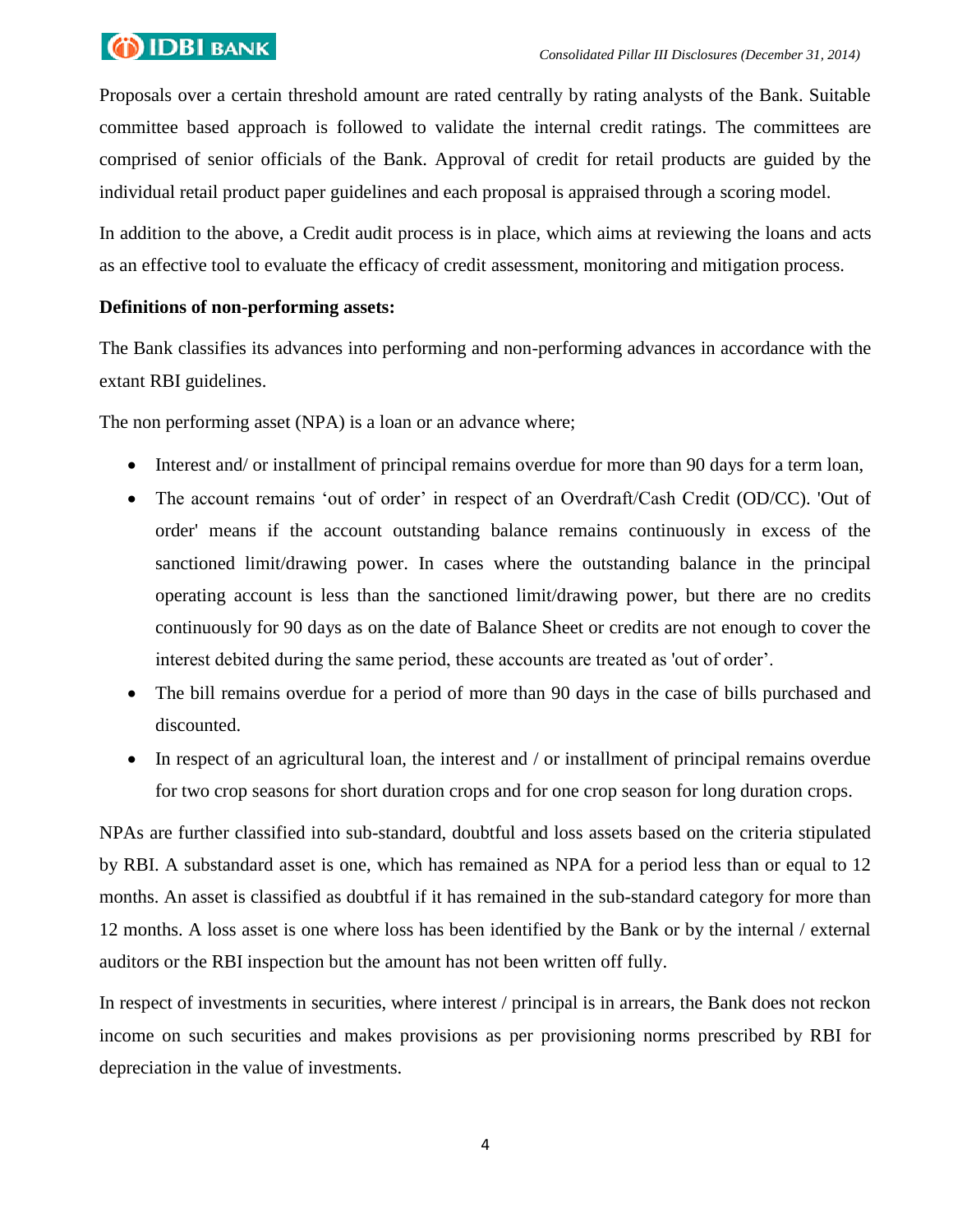

## **a. Total gross credit risk exposures, Fund based and Non-fund based separately.**

|                               |                   |                 | (Amt. in ₹ million) |
|-------------------------------|-------------------|-----------------|---------------------|
| <b>Particulars</b>            | <b>Fund Based</b> | <b>Non Fund</b> | <b>Total</b>        |
|                               |                   | <b>Based</b>    |                     |
| Total Gross Credit Exposures* | 2762896.28        | 1425745.61      | 4188641.89          |
| Domestic                      | 2566842.27        | 1403774.65      | 3970616.93          |
| () verseas                    | 196054.01         | 21970.96        | 218024.96           |

\* includes advances, LCs, BGs, LERs, acceptances & undrawn sanctions

### **b. Top 20 industry type distribution of Gross credit exposures- fund based and non-fund based**

| (Amt. in ₹ million)               |                                     |                                      |                                        |  |
|-----------------------------------|-------------------------------------|--------------------------------------|----------------------------------------|--|
| <b>Industry</b>                   | <b>FB</b> Credit<br><b>Exposure</b> | <b>NFB Credit</b><br><b>Exposure</b> | <b>Total Credit</b><br><b>Exposure</b> |  |
|                                   |                                     |                                      |                                        |  |
| Power                             | 280701.57                           | 127231.77                            | 407933.34                              |  |
| Oil & Gas/Petroleum Products      | 128240.48                           | 166761.7                             | 295002.18                              |  |
| Roads & Bridges / Ports           | 162981.92                           | 109860.52                            | 272842.44                              |  |
| <b>Housing Loans</b>              | 261269.9                            | $\overline{0}$                       | 261269.9                               |  |
| <b>Infrastructure Others</b>      | 135165.26                           | 121133.64                            | 256298.9                               |  |
| Iron and Steel                    | 134662.25                           | 92505.2                              | 227167.45                              |  |
| <b>NBFC</b>                       | 144852.34                           | 5943.61                              | 150795.95                              |  |
| Telecom                           | 72687.44                            | 67851.83                             | 140539.27                              |  |
| <b>Textiles</b>                   | 90286.59                            | 18899.84                             | 109186.43                              |  |
| Trading                           | 63499.09                            | 41006.63                             | 104505.72                              |  |
| General Machinery & Equipments    | 33340.66                            | 68238.52                             | 101579.18                              |  |
| Construction                      | 25684.09                            | 69744.2                              | 95428.29                               |  |
| <b>Housing Finance Companies</b>  | 87065.9                             | 54.58                                | 87120.48                               |  |
| <b>Banking</b>                    | 23010.88                            | 57593.33                             | 80604.21                               |  |
| Chemical & Chemical Products      | 46624.55                            | 29638.89                             | 76263.44                               |  |
| Cement                            | 59143.2                             | 12212.02                             | 71355.22                               |  |
| Fertilizers                       | 24616.09                            | 39857.82                             | 64473.91                               |  |
| Electrical Machinery & Equipments | 16513.29                            | 43983.49                             | 60496.78                               |  |
| Sugar & Sugar Products            | 40407.91                            | 16279.81                             | 56687.72                               |  |
| Gems & Jewellery                  | 28766.8                             | 27552.89                             | 56319.69                               |  |
| Others                            | 903376.07                           | 309395.32                            | 1212771.39                             |  |
| <b>Total</b>                      | 2762896.28                          | 1425745.61                           | 4188641.89                             |  |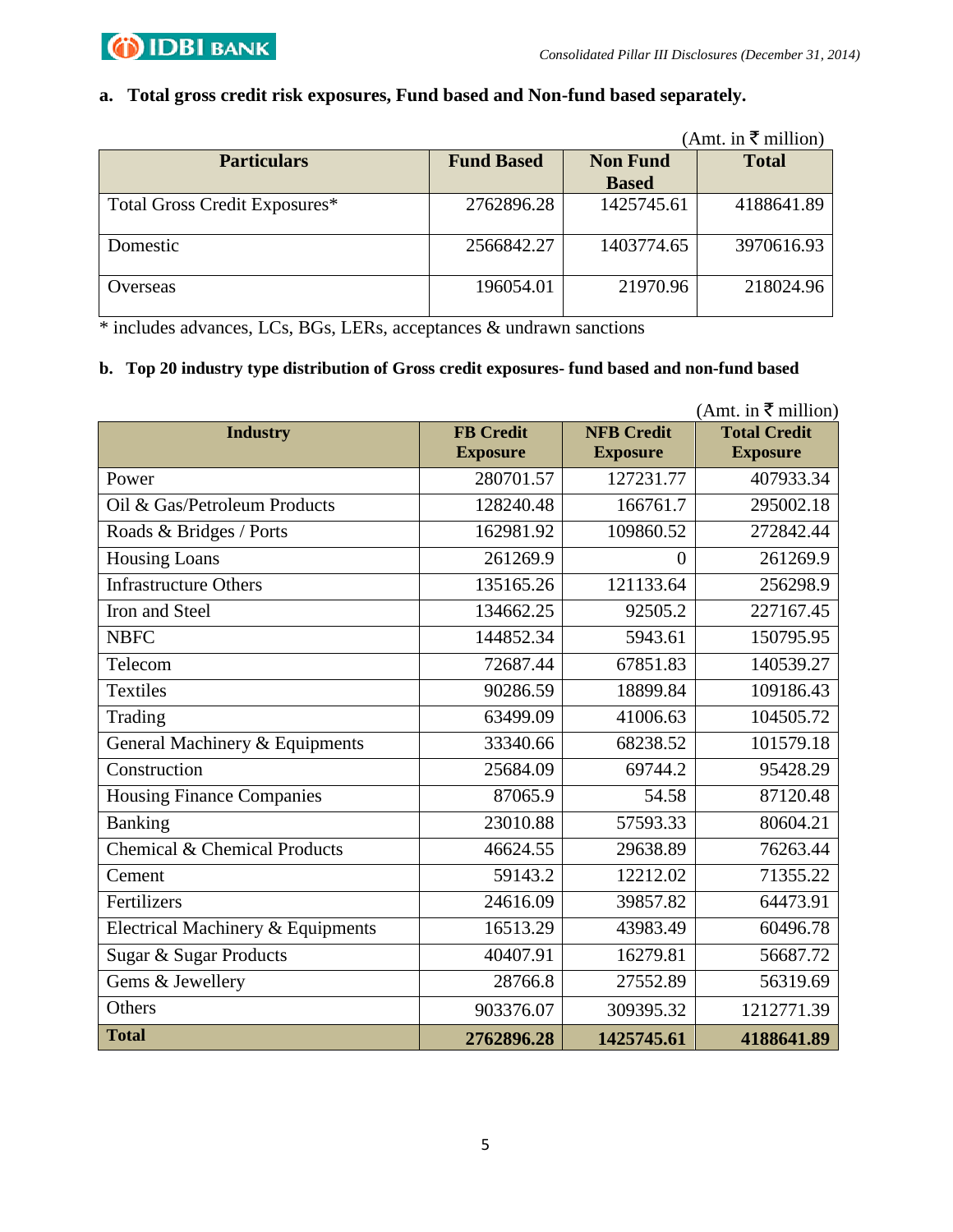

## **c. Industries having more than 5% of the Gross credit exposures**

|                              |                   |                                 | (Amt. in ₹ million) |               |
|------------------------------|-------------------|---------------------------------|---------------------|---------------|
| <b>Industry Name</b>         | <b>Fund Based</b> | <b>Non Fund</b><br><b>Based</b> | <b>Total</b>        | $\frac{0}{0}$ |
| Power                        | 280701.57         | 127231.77                       | 407933.34           | 9.74%         |
| Oil & Gas/Petroleum Products | 128240.48         | 166761.7                        | 295002.18           | 7.04%         |
| Roads & Bridges / Ports      | 162981.92         | 109860.52                       | 272842.44           | 6.51%         |
| <b>Housing Loans</b>         | 261269.9          | $\theta$                        | 261269.9            | 6.24%         |
| <b>Infrastructure Others</b> | 135165.26         | 121133.64                       | 256298.9            | 6.12%         |
| Iron and Steel               | 134662.25         | 92505.2                         | 227167.45           | 5.42%         |

## **d. Residual contractual maturity breakdown of assets**

|                                      | <b>Assets</b>                                                             |                    |                 |                                                 |                     |
|--------------------------------------|---------------------------------------------------------------------------|--------------------|-----------------|-------------------------------------------------|---------------------|
| <b>Maturity Buckets</b>              | Cash $\&$<br><b>Balances with</b><br><b>RBI</b> and<br><b>Other Banks</b> | <b>Investments</b> | <b>Advances</b> | <b>Fixed Assets</b><br>& Other<br><b>Assets</b> | <b>Total Assets</b> |
| Day 1                                | 27,450.98                                                                 | 87,555.71          | 15,610.00       | 6,430.88                                        | 1,37,047.57         |
| 2 to 7 days                          | 6,453.84                                                                  | 45,028.17          | 21,201.73       | 5,673.15                                        | 78,356.89           |
| 8 to 14 days                         | 6,239.65                                                                  | 53.68              | 19,967.79       | $\Omega$                                        | 26,261.12           |
| 15 to 28 days                        | 3,616.66                                                                  | 1,689.12           | 14,130.09       | $\theta$                                        | 19,435.87           |
| 29 days & upto 3<br>months           | 12,452.43                                                                 | 37,246.13          | 1,25,405.36     | 10,134.14                                       | 1,85,238.06         |
| Over $3$ months $&$<br>upto 6 months | 18,167.84                                                                 | 14,365.15          | 64,027.21       | 1,548.10                                        | 98,108.30           |
| Over 6 months $&$<br>upto 1 year     | 19,287.77                                                                 | 92,464.99          | 1,13,551.60     | 1,610.04                                        | 2,26,914.40         |
| Over 1 year $\&$<br>upto 3 years     | 25,020.80                                                                 | 40,811.20          | 8,01,844.61     | 83.44                                           | 8,67,760.05         |
| Over 3 years $&$<br>upto 5 years     | 6,663.17                                                                  | 2,15,504.42        | 2,56,317.37     | 45,670.28                                       | 5, 24, 155. 24      |
| Over 5 yrs                           | 12,075.28                                                                 | 5, 52, 131. 25     | 5,40,973.99     | 45,411.52                                       | 11,50,592.04        |
| <b>Total</b>                         | 1,37,428.42                                                               | 10,86,849.82       | 19,73,029.75    | 1,16,561.55                                     | 33,13,869.53        |

 $(Amt. in \mathcal{F}$  million)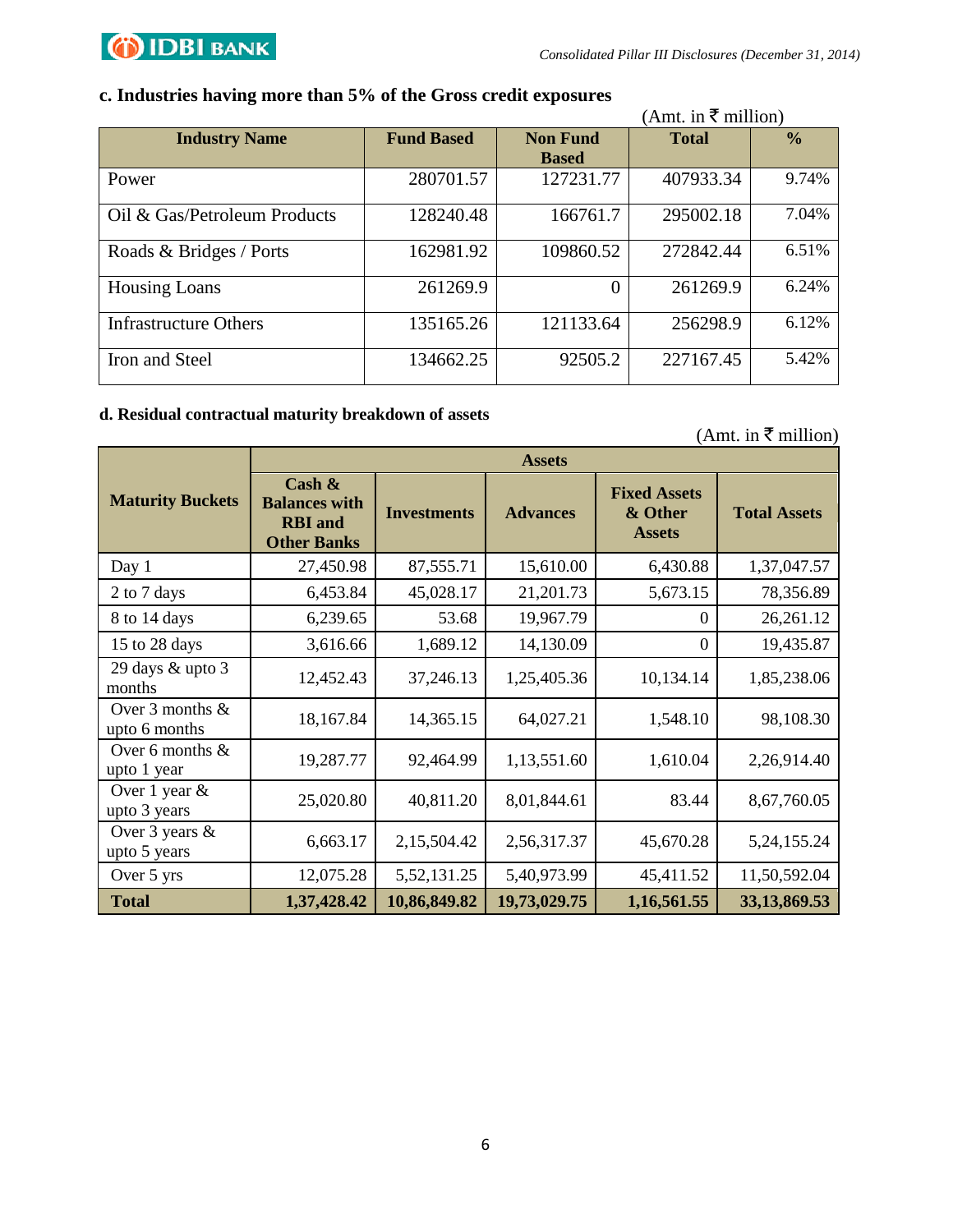

# **e. Non Performing Assets as on December 31, 2014**

|                                                                                            | Amt. in $\bar{\tau}$ million) |  |  |
|--------------------------------------------------------------------------------------------|-------------------------------|--|--|
| <b>Amount of NPAs (Gross)</b>                                                              | 121402.20                     |  |  |
| Substandard                                                                                | 34994.00                      |  |  |
| Doubtful 1                                                                                 | 31765.91                      |  |  |
| Doubtful 2                                                                                 | 36626.11                      |  |  |
| Doubtful 3                                                                                 | 14818.52                      |  |  |
| Loss                                                                                       | 3197.67                       |  |  |
| <b>Net NPAs</b>                                                                            | 60275.88                      |  |  |
| <b>NPA Ratios</b>                                                                          |                               |  |  |
| <b>Gross NPAs to Gross Advances</b>                                                        | 5.94%                         |  |  |
| • Net NPAs to Net Advances                                                                 | 3.05%                         |  |  |
| <b>Movement of NPAs (Gross)</b>                                                            |                               |  |  |
| <b>Opening Balance</b>                                                                     | 99601.59                      |  |  |
| <b>Additions</b>                                                                           | 37814.34                      |  |  |
| Write offs                                                                                 | 7491.46                       |  |  |
| Reductions                                                                                 | 8522.27                       |  |  |
| <b>Closing Balances</b>                                                                    | 121402.20                     |  |  |
| <b>Movement of provisions* for NPAs</b>                                                    |                               |  |  |
| <b>Opening Balance</b>                                                                     | 49734.95                      |  |  |
| Provisions made during the period                                                          | 23815.14                      |  |  |
| Less: Transferred to Counter-Cyclical Provisioning Buffer                                  | 0.00                          |  |  |
| Less: Write off                                                                            | 7491.45                       |  |  |
| Less: Write back of excess provisions                                                      | 5431.79                       |  |  |
| <b>Closing Balances</b>                                                                    | 60626.85                      |  |  |
|                                                                                            |                               |  |  |
| <b>Amount of Non-Performing Investments</b>                                                | 9352.19                       |  |  |
| <b>Amount of provisions held for Non-performing Investments</b>                            | 6579.72                       |  |  |
| Movement of provisions for depreciation on investments (including bonds and<br>debentures) |                               |  |  |
| <b>Opening Balance</b>                                                                     | 12484.61                      |  |  |
| Provisions made during the period                                                          | 1299.95                       |  |  |
| Write offs / Write Back of excess provisions                                               | 144.06                        |  |  |
| <b>Closing Balance</b>                                                                     | 13640.50                      |  |  |

\*Provision amount does not include NPV loss on NPA asset of Rs.49.94 Crore